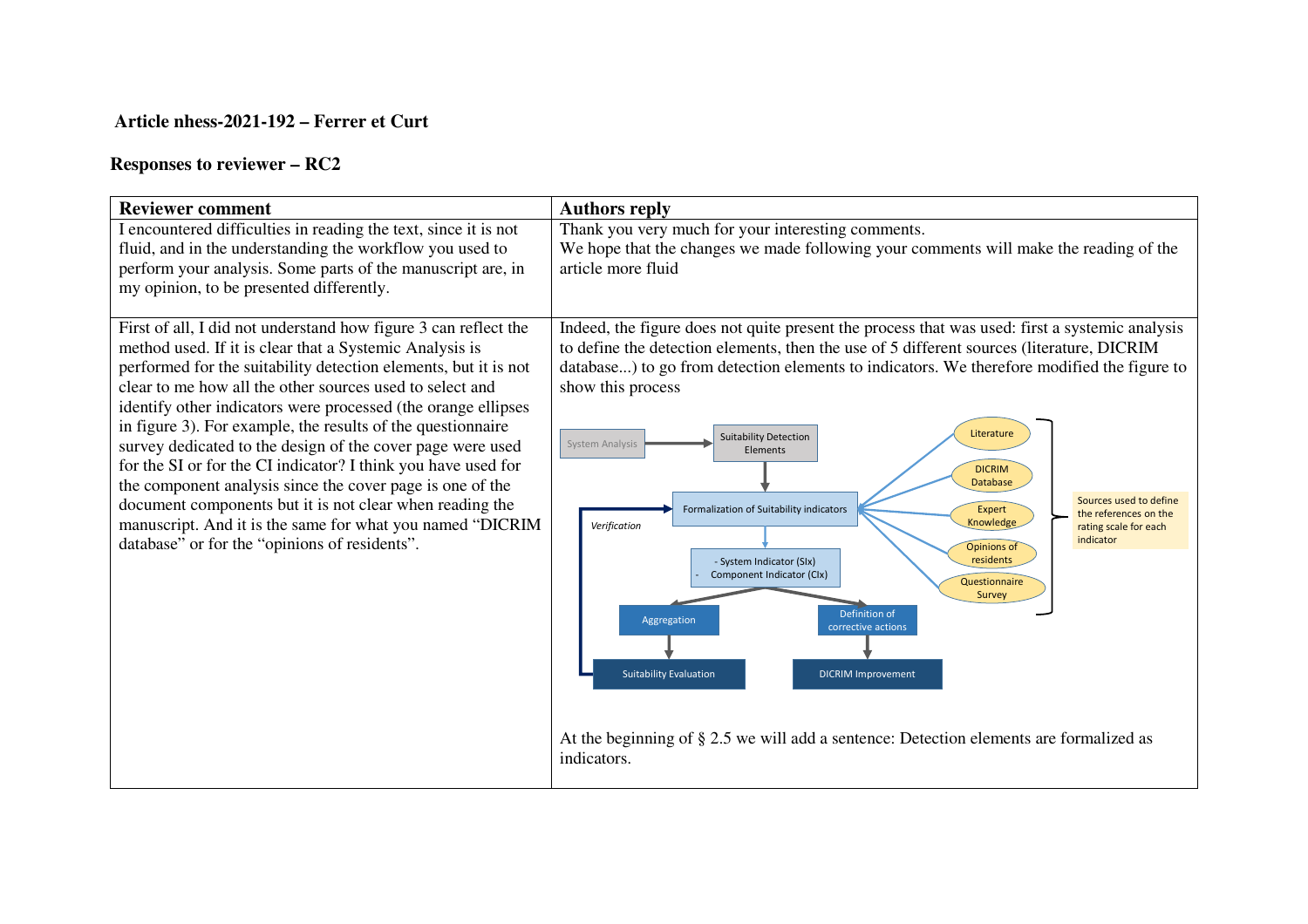|                                                                                                                                                                                                                                                     | The different sources are described 1. 192-219. We hope that the changes made to Figure 3<br>will provide a better understanding of the relevance of the different sources                                                                                                                                                     |
|-----------------------------------------------------------------------------------------------------------------------------------------------------------------------------------------------------------------------------------------------------|--------------------------------------------------------------------------------------------------------------------------------------------------------------------------------------------------------------------------------------------------------------------------------------------------------------------------------|
| A second problem concerns the experts: did they provide<br>indicators or they were included in the verification phase<br>only, or both?                                                                                                             | Two groups of expert were involved: a first one (3 experts) worked on the formalization<br>phase and a second one (5 experts) performed the validation tests. We will specify in the<br>article that 2 independent groups of experts have worked                                                                               |
| I have also encountered a problem with some terminology, it<br>is my fault, but it is not clear to me if anchoring points on the<br>scales, references and milestones can be considered the same<br>concept. Please clarify better the differences. | You are absolutely right. We used several terms for the same thing and this is confusing.<br>We will adopt a single term in the revised paper                                                                                                                                                                                  |
| Regarding the scales of analysis, it is clear the reasons for<br>using more than one. Conversely, I found difficulties in the<br>understanding the way you have used the indicators for the<br>two scale of analysis.                               | The assessment is carried out using the quantitative scale $(0-10)$ but we introduced a<br>qualitative scale (unacceptable - good) because experts look first for the qualitative class<br>(e.g. "Poor") and then for the more precise score (e.g. "4")                                                                        |
| Comments from Supplement document                                                                                                                                                                                                                   |                                                                                                                                                                                                                                                                                                                                |
| Please, specify what are you meaning with "fields it<br>contains".                                                                                                                                                                                  | We will give examples the fields contained in DICRIMs:<br>System Indicators for the entire document and Substantive and Formal Component<br>Indicators for the fields it contains (e.g. editorial from the mayor, DICRIM presentation,<br>substantial information for each hazard affecting the town, emergency phone numbers) |
| it is merely a list. it could be more interesting to add few<br>details.                                                                                                                                                                            | We will add some words to describe each initiative                                                                                                                                                                                                                                                                             |
| shorter is better, deleting the first part, it sounds better:<br>suitability of risk management materials                                                                                                                                           | The title will be shortened                                                                                                                                                                                                                                                                                                    |
| Please, specify what kind of model you are meaning.<br>Document model?                                                                                                                                                                              | We refered here to the French National Model for the Application of the Environment<br>Code.                                                                                                                                                                                                                                   |
|                                                                                                                                                                                                                                                     | We will change "this model" by "this National Model"                                                                                                                                                                                                                                                                           |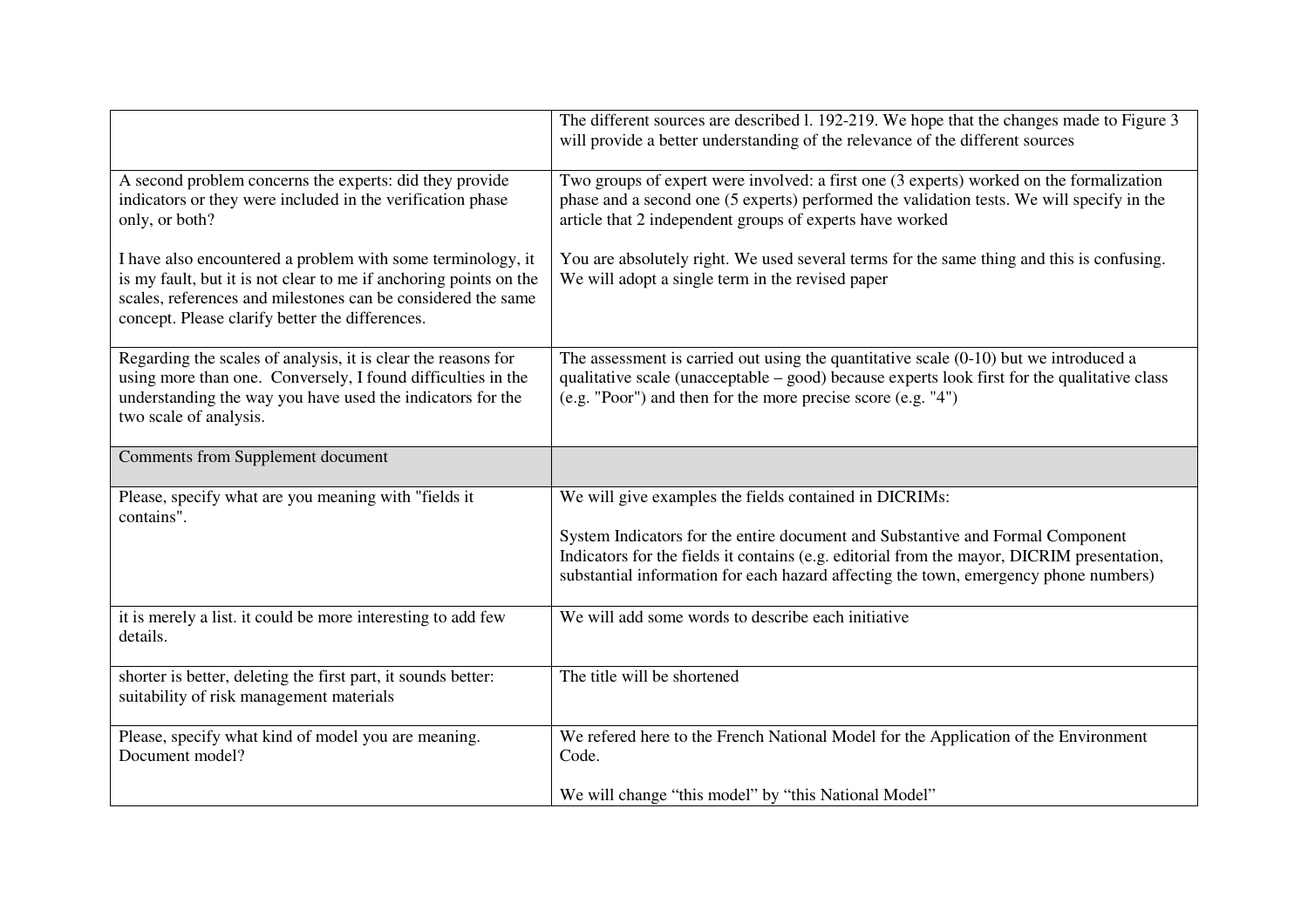| composed of: (i) an editorial from the mayor, (ii)  (iii)                                                                                                           | We will adopt this presentation                                                                                                                                                                                                                                                                                                                                   |
|---------------------------------------------------------------------------------------------------------------------------------------------------------------------|-------------------------------------------------------------------------------------------------------------------------------------------------------------------------------------------------------------------------------------------------------------------------------------------------------------------------------------------------------------------|
| Please add (SIx) and the number of this type of indicator                                                                                                           | SIx and the number of SIx have been added in the new version of Figure 3                                                                                                                                                                                                                                                                                          |
| Please add (CIx) and the number of this type of indicator                                                                                                           | CIx and the number of CIx have been added in the new version of Figure 3                                                                                                                                                                                                                                                                                          |
| It could be helpful for understanding the work flow, to add<br>close by the arrows, the type of analysis carried on                                                 | The type of analysis carried on has be added close to the arrows (new version of Figure 3)                                                                                                                                                                                                                                                                        |
| Is it the same of the grey System Analysis in Figure 3?                                                                                                             | Yes, it is, it corresponds to the grey System Analysis in Figure 3. We will precise this :<br>(stemming from the systemic analysis (Ferrer et al., $2018$ ) – Figure 3)                                                                                                                                                                                           |
| Please try to explain in more detail                                                                                                                                | We will give more details to explain why the various elements of description (definition,<br>measurement scale, anchorage points) are important to formalize indicators. We will<br>more explain the anchorage points as references because in the grids we use the term<br>"references" (in relation with your comment "3;5,10 - are these numbers references?") |
| I have a question: on what basis did you set the scores? why<br>does the A4 format have 5 as a score?                                                               | The scores are based on the different types of source. For instance, residents indicated that<br>they preferred the A5 format than the A4 format, so we assigned the score 10 to the A5<br>format and 5 to the A4 format                                                                                                                                          |
| $3,5,10$ - are these numbers references?                                                                                                                            | These numbers are references – we will more explain the role of anchorage points and<br>references in the text above Table 1                                                                                                                                                                                                                                      |
| Please try to be more clear. It is an important point in the<br>understanding the following steps of the method. The<br>anchoring points are the same of milestome? | We effectively used different terms to describe the same thing. We will homogenise the<br>various terms in the article for the sake of clarity                                                                                                                                                                                                                    |
| yes, you are right, but how do you use all the five sources?                                                                                                        | As also requested by Reviewer 1, we will introduce a table presenting which source(s)<br>is (are) used for which detection elements                                                                                                                                                                                                                               |
| CI1 is the only indicator extrapolated from the survey?                                                                                                             | CI1 is the only indicator extrapolated from the survey                                                                                                                                                                                                                                                                                                            |
| is it a verificatioin grid?                                                                                                                                         | We will change the title by Verification phase                                                                                                                                                                                                                                                                                                                    |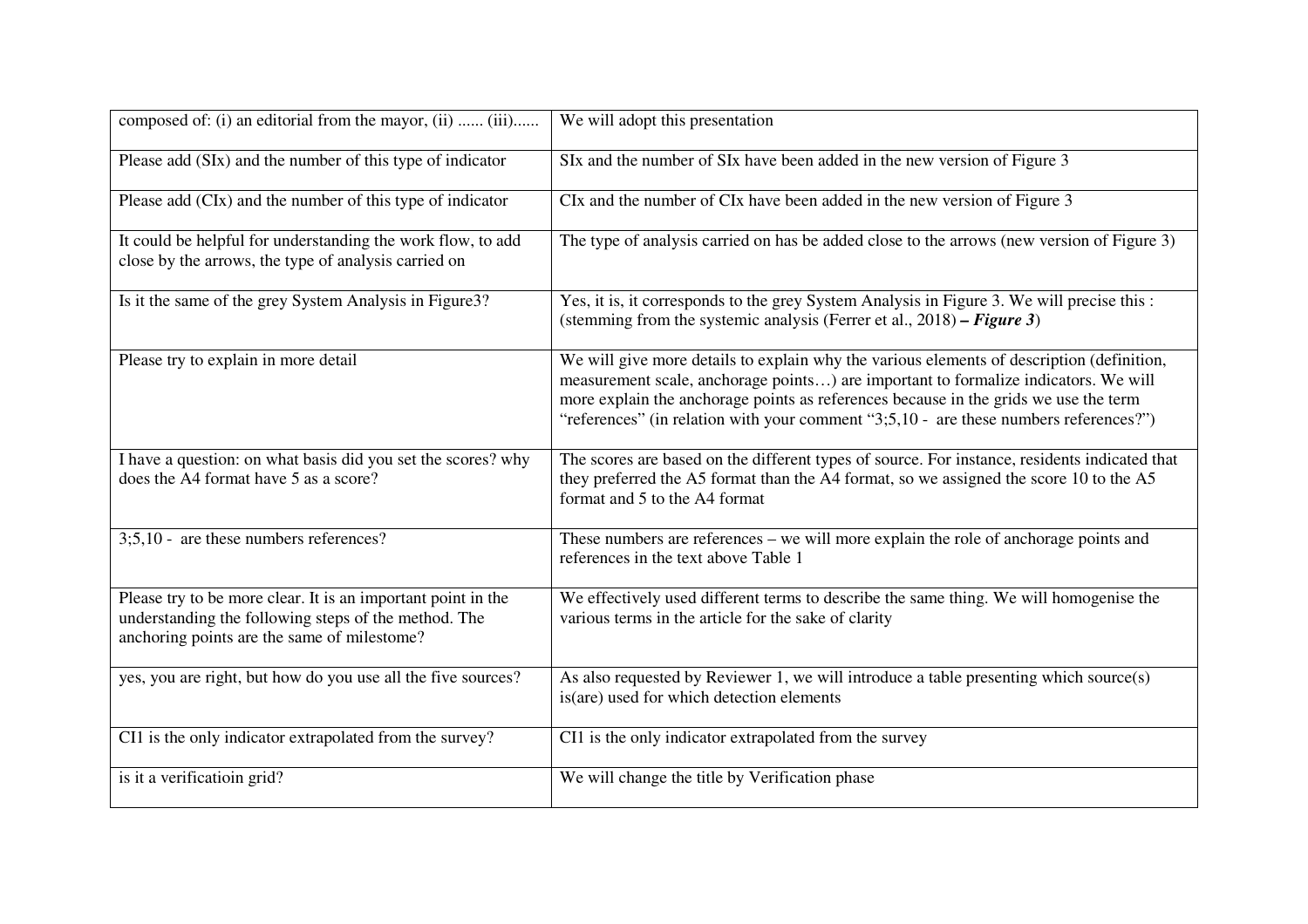| Is the formulation of the milestones subject to a subjective                                                                                                                           | The milestones (references on the assessment scale for each indicator grid) were                                                                                                                                                                                                                                                                                                                                |
|----------------------------------------------------------------------------------------------------------------------------------------------------------------------------------------|-----------------------------------------------------------------------------------------------------------------------------------------------------------------------------------------------------------------------------------------------------------------------------------------------------------------------------------------------------------------------------------------------------------------|
| evaluation or did it arise from a procedure?                                                                                                                                           | determined by the procedure described in $\S 2.5$ (using several types of source)                                                                                                                                                                                                                                                                                                                               |
| In my opinion the specification of the number of years of<br>experience is not important to say, here and in the other<br>sentences of the manuscript. you decided he/she is an expert | As also requested by Reviewer 1, the reference to the experts' years of experience will be<br>removed in favour of information on the reasons why we chose these experts:                                                                                                                                                                                                                                       |
| and the number of year is not an experience indicators, or not<br>the only one!!!                                                                                                      | Two experts in technological or natural risk analysis were more particularly involved in<br>questions of document content and its headings, while the third as a communication expert<br>was involved in questions of form.                                                                                                                                                                                     |
| I'm not sure to understand the meaning. did they test the<br>documents during an emergency?                                                                                            | "in real life conditions" will be removed. This does not add anything special and is<br>confusing.                                                                                                                                                                                                                                                                                                              |
| the exact name is relevance or pertinence (as in table 3)                                                                                                                              | We will change "Pertinence" by "Relevance" in Table 3                                                                                                                                                                                                                                                                                                                                                           |
| Please, explain the concept in a better way                                                                                                                                            | The sentence refers to the verification phase and will be changed, completed and moved to<br>the beginning of $\S$ 3.3:                                                                                                                                                                                                                                                                                         |
|                                                                                                                                                                                        | Assessing all the risk headings of a DICRIM would lead to the use of too many indicators.<br>For each DICRIM, 112 (not 114 - it was an error) indicators were used because the experts<br>were asked to evaluate two risk components (a natural risk and a technological risk defined<br>in the measurement protocol as the presentation of the risk headings is generally<br>homogeneous in a given document). |
| how do ou get the 114 indicators. Which indicators do they<br>include among those described so far?<br>114 indicators including: 48 CI, 13 SI                                          | We will simplify the confusing text. We have defined 48 types of indicator, some of which<br>are broken down into several components (e.g. the colour of titles). In total, we have 112<br>(not 114) indicators: 99 CI and 13 SI. The text concerned will be altered throughout the<br>article (§ 3.1, § 3.3 and § 4) to keep only the number of 112 indicators.                                                |
| Please, specify the reason for which you use three<br>verification sessions.                                                                                                           | We will add a paragraph to explain why we led three verification sessions: add at the end of<br>1.337)                                                                                                                                                                                                                                                                                                          |
|                                                                                                                                                                                        | The necessary changes were made after the first session. A further session (session 2) was<br>conducted with the experts to check that the changes were appropriate. An improvement<br>was achieved but some further errors in scoring or lack of clarity in the definition of                                                                                                                                  |